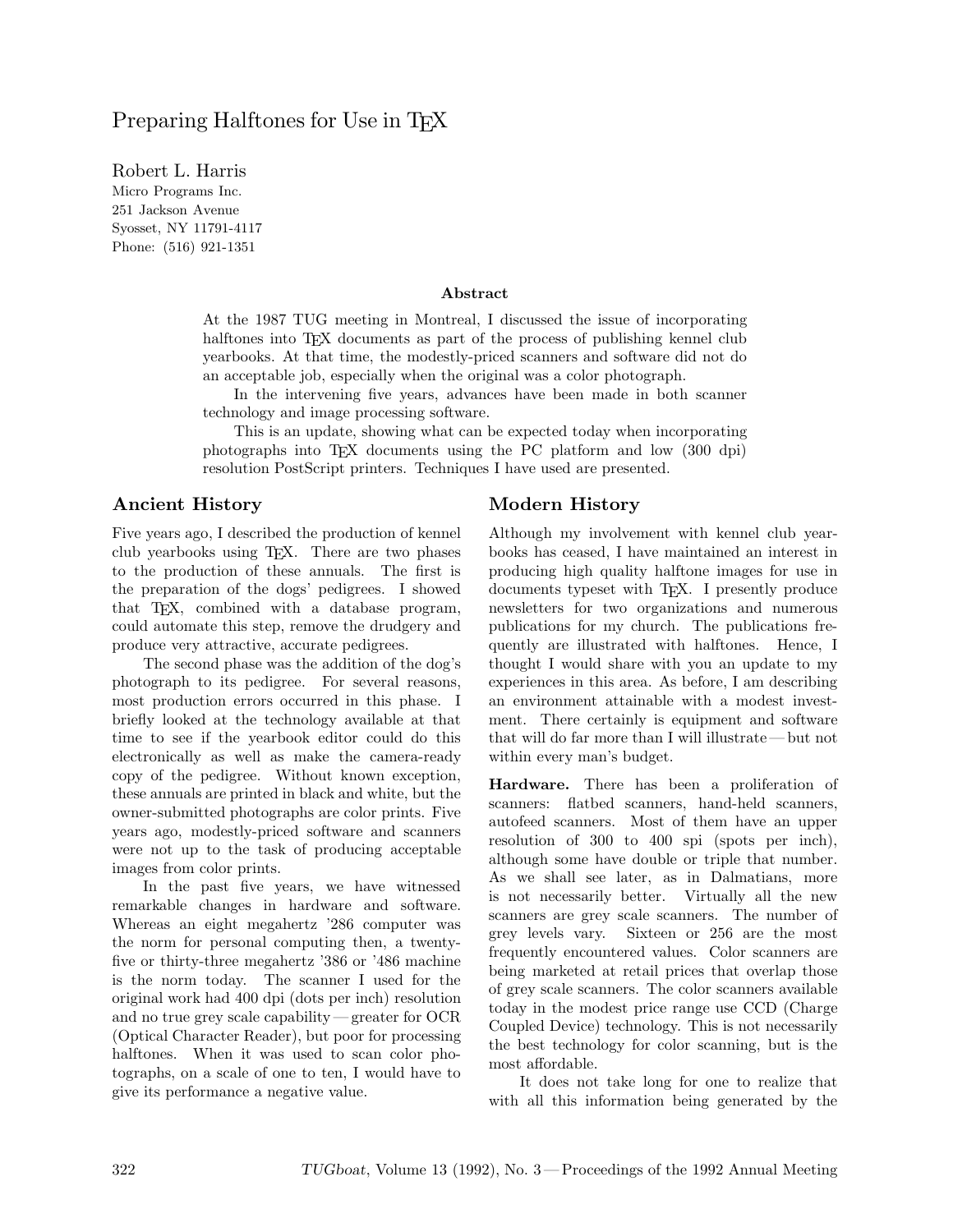scanner, it is going to take a lot of memory to process it. Fortunately, today's personal computers have abundant memory and high processing speed. Most people who are going to be processing digital images on a PC-compatible computer will probably be using a '386 or '486 computer with a clock speed of 25 MHz or higher and equipped with two to four megabytes of RAM. With some images requiring over a megabyte of storage, a large hard disk is mandatory if any quantity of images are going to be stored for a period of time.

Since one will want at the very least to preview a scanned image and mostly likely will want to edit— crop, size, retouch— the image, a high resolution display will be part of the system. When a scanned image is displayed on a monitor with 1024 x 768 pixels, one sees a high quality image that is truly representative of what the final image will look like. In some cases, the video representation is better than the hard copy will be!

All of this hardware should cost under \$4000 and maybe as little as \$3000. The computer with a 130 megabyte hard disk and high resolution display is available at street prices at, or close to, \$2000. I prefer a flatbed scanner which is more expensive than a hand-held one. Even so, a high quality one is available for less than \$2000.

The astute reader is going to notice that I have not discussed printers. There have been a few printer enhancement products introduced in the past year or so. I am avoiding those because they introduce a device dependence that is an anathema to TEX users. While one could argue that PostScript makes one device-dependent, it is sufficiently widely accepted as to constitute a standard. Therefore, I am restricting myself to output for PostScript devices.

**Software.** The developments in image-processing software have caught up with the hardware. The software I had five years ago was very limited in its capabilities. The year after I gave my paper, Astral Development Corporation released Picture Publisher, the first greyscale image editing software for the desktop computer. Two years later, they released an upgraded version with color capacity. As the first of its kind — and an excellent productit became the benchmark for all the image editing software that has followed. Last year, Micrographix acquired Astral Development Corporation. This spring, Micrographix released version 3.0 of Picture Publisher. It requires Microsoft Windows.

Most of the other image processing programs for the PC also required MicroSoft Windows. Here

is a quick rundown of the ones of which I have knowledge.

- ZSoft Corporation, one of the early developers of paint-type programs introduced Publisher's Paintbrush last year. They also have a lessexpensive program, PhotoFinish.
- Image-In Incorporated has two programs they describe as a "darkroom on a desk": Image-In-Color and Image-In-Color Professional.
- *•* Aldus, through the acquisition of Silicon Beach Software, now has PhotoStyler for Windows.
- *•* Computer Associates has been showing a prerelease beta version of CA-Cricket Image.
- Not all the programs require Windows, however. Mathematica Incorporated has a program called Tempra.
- *•* PixoFoto, like Tempra, does not require Windows. It has its own Windows-like graphical user interface. It does, however, require a special graphics (TIGA) board. This product is from PixoArts Corp.

Once one has chosen and acquired a program, one tends to stay with it unless it is unsatisfactory for the purpose, or fails to stay with the state of the art. Although I own a couple of image processing programs, I find myself using Picture Publisher for all my work.

From this quick survey, tools that are affordable are certainly available. Now the question is how well do they work?

If one is after the highest quality halftones, the best original is still a black and white photograph. The absolute highest quality is going to be achieved by preparing a plate using traditional methods. Given that it is getting increasingly difficult to obtain black and white prints, one may have no choice but to use color photographs. I believe although I do not have any proof to back up this statement— that a color transparency will reproduce better than a color print.

Halftones prepared from black and white or color prints using digital techniques can be acceptable, depending upon the purpose. I have been using scanned photographs in two newsletters for the past year. It has taken some experimenting to determine the best way to handle different situations. Lets start at the beginning: scanning the image and obtaining the initial digital image. I have a scanner that is capable of 600 spi. This resolution is going to produce very big files. Table 1 shows the memory requirements for an 8 by 10 photograph at a number of scanning resolutions. Fortunately, we do not need all those spots. The resolution we need will be determined by the printer resolution,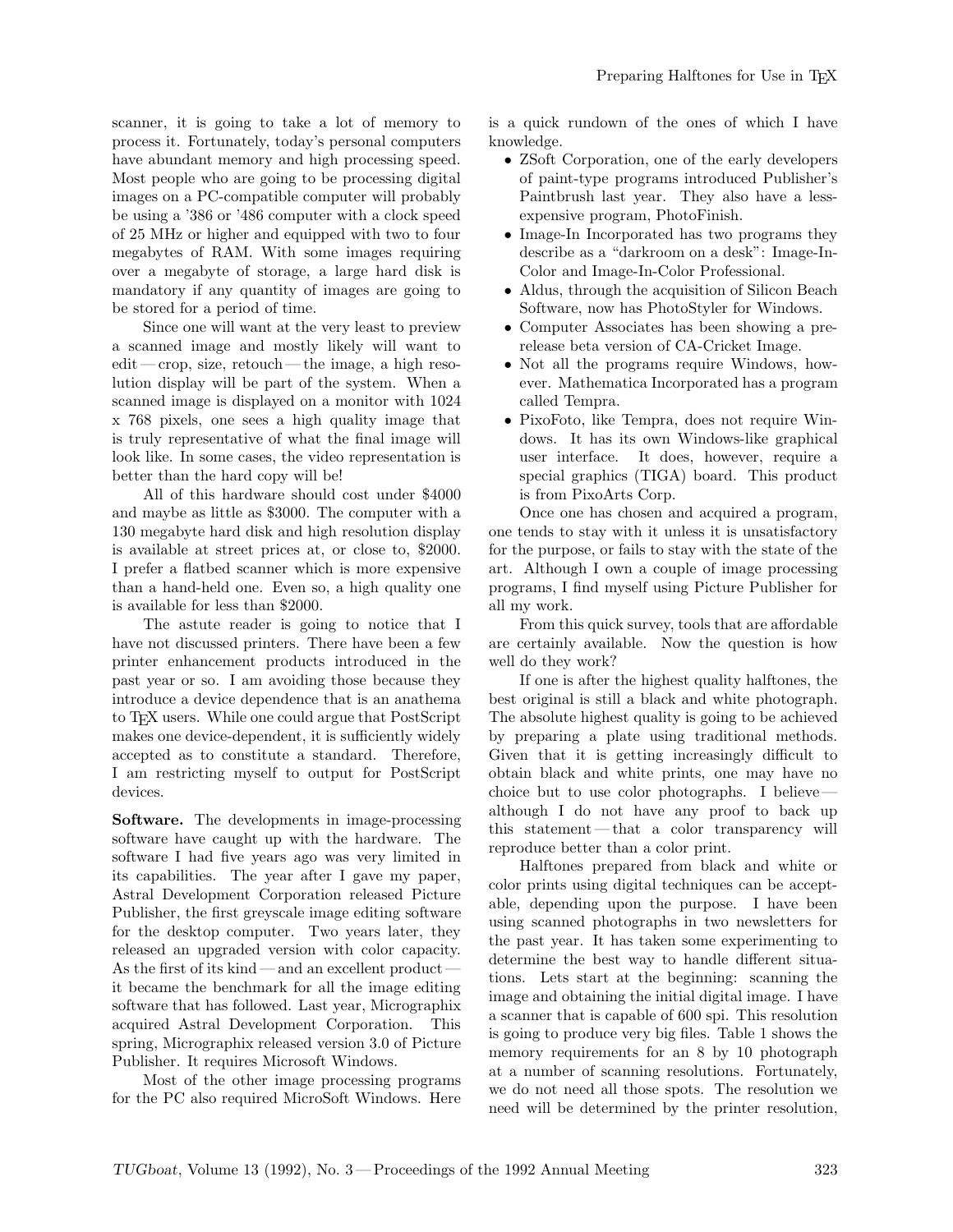| Scanner<br>Resolution<br>spi | Greyscale | Full Color         |
|------------------------------|-----------|--------------------|
| 50                           | $0.196$ M | 0.589 <sub>M</sub> |
| 75                           | 0.441 M   | 1.323M             |
| 100                          | 0.784 M   | 2.353 M            |
| 150                          | 1.765 M   | 5.295 M            |
| 200                          | 3.139 M   | 9.416 M            |
| 300                          | 7.061 M   | 21.182 M           |
| 400                          | 12.551 M  | 37.652 M           |
| 500                          | 19.614 M  | 27.652 M           |
| 600                          | 28.242 M  |                    |
|                              |           |                    |

Table 1. Image Memory Requirements

which we will express as dpi. Table 2 gives the scanning resolutions Micrographix recommends for each printer resolution. The scanning resolution is approximately 1.5 times the screen ruling.

### **Bob's rule No. 1:**

Do not use a higher scanning resolution than you will need for your final output device.

If you are going to use your desktop laser printer, don't waste time and memory scanning at resolutions greater than 80 spi. If you will ultimately be sending your files to a service bureau using a 1270 dpi imagesetter, then use a scanner resolution of 192 spi.

At this point, we also have to decide, since we have a color scanner, whether to scan the photograph as a color image or as a greyscale image. Remember, we will be printing our final document in black and white. Color images will be three times bigger than their greyscale counterparts. While it is fun to edit and manipulate a color image, it does not affect the quality of the output if we do

| Printer    | Screen  | Scanner        | Grey      |
|------------|---------|----------------|-----------|
| Resolution | Rulings | Resolution     | Levels    |
| (dpi)      |         | $_{\rm (spi)}$ | Simulated |
| 300        | 53      | 80             | 64        |
| 400        | 62      | 93             | 83        |
| 600        | 84      | 126            | 102       |
| 1000       | 101     | 152            | 196       |
| 1270       | 128     | 192            | 196       |
| 2540       | 150     | 225            | $256+$    |

Table 2. Suggested Scanner Resolutions

the conversion from color to greyscale when we scan the photograph. Truthfully, it will be it easier to apply proper contrast and/or brightness corrections that may be necessary during image editing if we are working with the greyscale image.

### **Bob's rule No. 2:**

Scan your original as a greyscale even if it is in color if you will be printing the final copy in black and white.

What about sizing? It is unlikely that the photograph is going to be reproduced full size in the final document. I prefer to adjust size when I am scanning. It does not affect the image quality and it makes the file size smaller (assuming that I am reducing the size of the picture).

Which brings up an interesting point. If you tried to enlarge an image electronically with earlier scanner software, you were apt to wind up with weird pictures — candidates for the Museum of Modern Art. I have successfully enlarged a photograph by a factor of two when scanning it without any perceptible digitizing in the image.

Akin to sizing is cropping. Perhaps there is unwanted or unnecessary detail in the photograph. Crop it out when you scan the photograph. If you do not get it cropped enough, you can always refine the cropping on the editing desk.

An advantage to doing the sizing and cropping at this time is that the software will do all the adjustments to the scanner resolution necessary to maintain the target resolution. So, set the resolution according to the table and the scanner driver will take care of the rest.

**Bob's rule No. 3:** Size and/or crop the photograph when you scan it.

Once you have scanned the image, you can touch it up, adjust the contrast and brightness, do the final cropping and sizing, and save it as an encapsulated PostScript file. I recommend that you make some trial runs on the output. Certain colors will blend together when changed to greyscale. With a good program like Picture Publisher, you can select areas of the image and change the grey value. This is a good way to bring out detail that would otherwise be lost. Manipulating the image

Robert L. Harris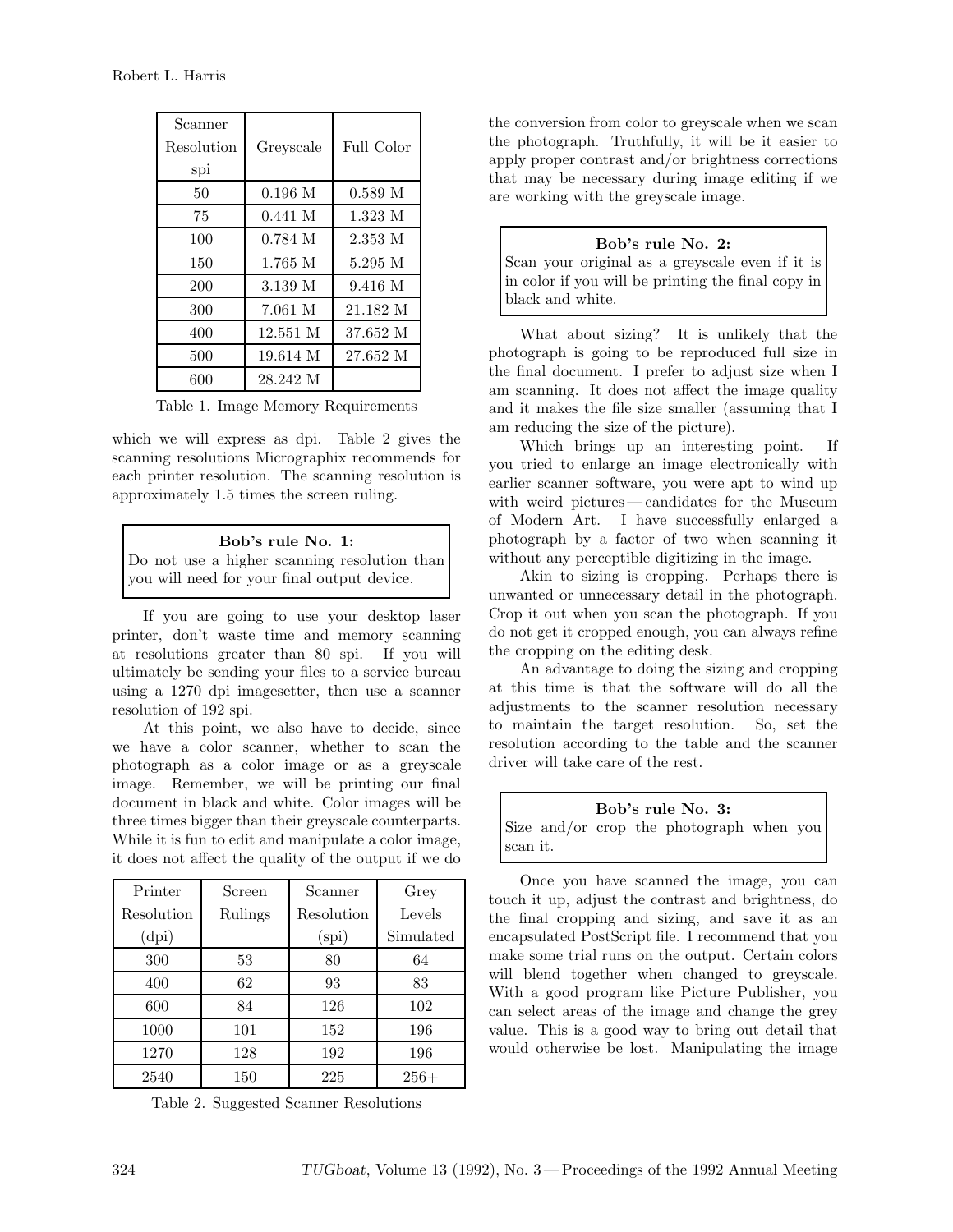

Fig 1. Fashion

this way can be time-consuming and you probably will not resort to it unless necessary.

Now it is time to view the progress. Let's start with the only photograph from five years ago that gave acceptable results— and borderline at that. It was a black and white photograph of a Dalmatian. Using one of today's scanners and Picture Publisher, she looks a lot better. This illustration was reduced from an 8 by 10 original.

The next example was taken at the beach. The foreground is sand and a little seaweed. The background is water and sky. Sneakers is brown and white with black shadings. The image was cropped from a 4 by 5 color photograph. Five years ago, she would have disappeared into the sand.

The third example is a photograph of a German Shepherd Dog. She is tan and black. She was posed on grass with some evergreen trees in the background. There was a lot of light on her chest the sun was probably low in the sky. The original was also a color photograph. In this case, the image was enlarged slightly from 2.25 inches to 3 inches.

Lest you think I am prejudiced, the fourth illustration includes some humans. Like the first example, it was prepared from an 8 by 10 black and white photograph.

All four originals were scanned at 80 spi (see Rule 1). The area of the original to be used was masked and the desired image width was set to 3 inches before scanning (see Rule 3). Therefore, the



Fig 2. Sneakers

scanner driver took care of adjusting the scanner resolution. The two color photographs were scanned as greyscale images (see Rule 2). All four were printed "as scanned". No contrast or brightness adjustments, retouching, filtering or masking was done.



Fig 3. Illsa